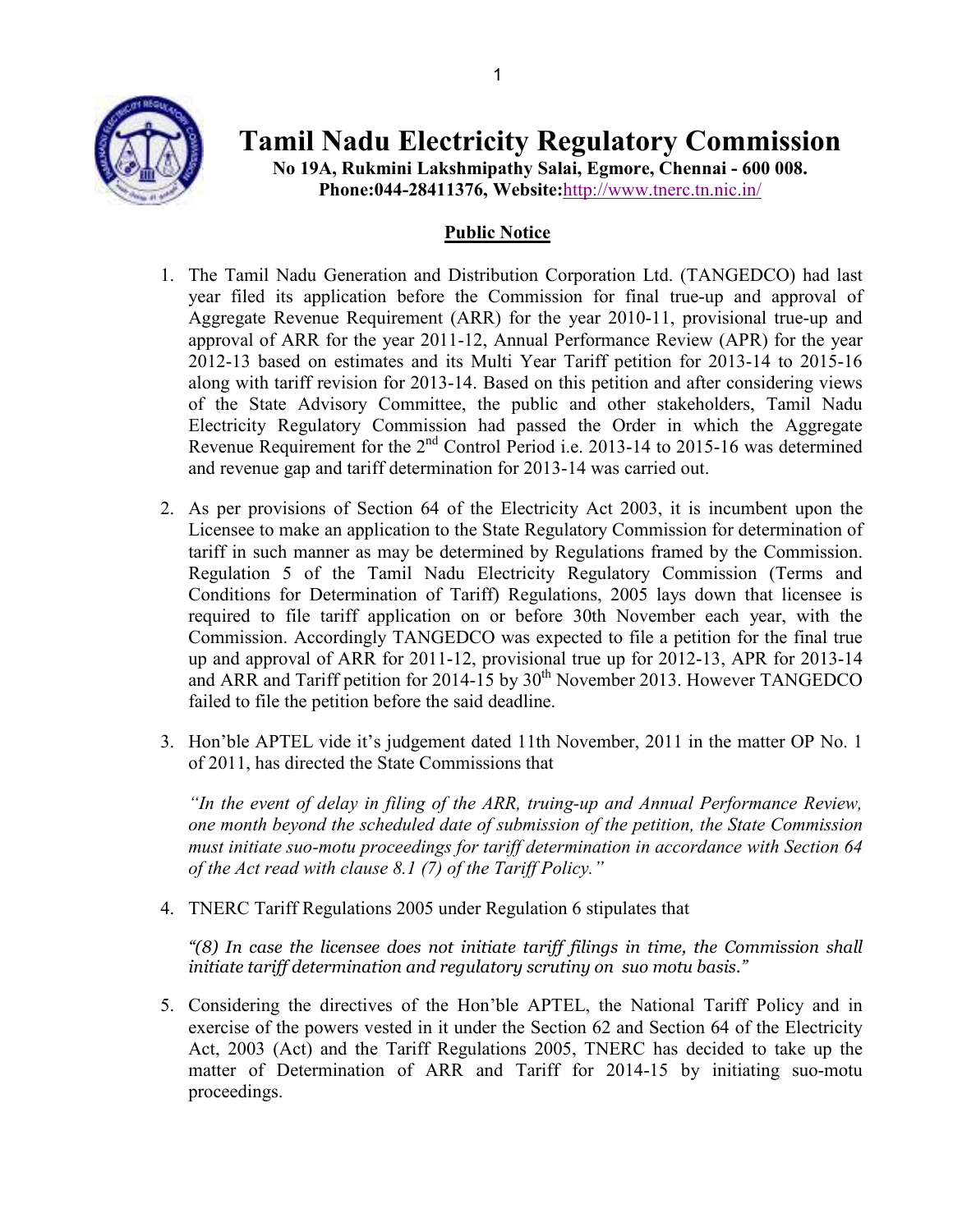- 6. As per Financial Restructuring Plan (FRP) requirement, the tariff is to be revised every year covering the ARR. Under such circumstances TNERC has decided to proceed with the suo-motu determination of ARR and Tariff for FY 2014-15 on the basis of information available from TANGEDCO's submissions to the Commission. With the available information with the Commission, the following decisions have been taken by the Commission:
	- a. The 2011-12 and 2012-13 expenses will be provisionally trued up based on the audited accounts.
	- b. The APR for 2013-14 and ARR for FY 2014-15 will be taken up based on available information and audited accounts for FY 2011-12 and 2012-13.
	- c. The revenue gap and regulatory asset determined will be provisional in nature and will be trued-up in the next year.
- 7. Hence, notice is hereby given to all that TNERC now has decided to proceed on suo-motu basis on the provisional true up for 2011-12 and 2012-13, APR for 2013-14 and ARR and Tariff determination for 2014-15.
- 8. Based on the information available, Commission has provisionally determined Aggregate Revenue Requirement of Rs.39,818 Cr and total revenue of Rs. 32,964Cr at existing tariff (revenue from sales and Non Tariff Income) for 2014-15. Componentwise details of the ARR and revenue at existing tariff for FY 2014-15 are as below and the Commission has arrived at a revenue gap of Rs.6854 Crores for FY 2014-15.

| <b>Particulars</b>                                          | <b>Approved in June</b><br><b>2013 Tariff Order</b> | <b>Provisionally Determined</b><br>by the Commission |  |
|-------------------------------------------------------------|-----------------------------------------------------|------------------------------------------------------|--|
| Expenses in respect of Generation                           | 8,851                                               | 12,687                                               |  |
| <b>Power Purchase Cost</b>                                  | 17,949                                              | 17,946                                               |  |
| Annual Transmission Charges payable to<br><b>TANTRANSCO</b> | 2,850                                               | 2,259                                                |  |
| <b>Operation and Maintenance Expenses</b>                   | 4,068                                               | 4,304                                                |  |
| Depreciation                                                | 435                                                 | 661                                                  |  |
| Interest on Long term loan                                  | 1,740                                               | 1,956                                                |  |
| Other Debits $&$ extra ordinary items                       | 26                                                  | 6                                                    |  |
| Reasonable Return / Return on Equity                        | 0                                                   |                                                      |  |
| Interest on Working Capital                                 | $\theta$                                            |                                                      |  |
| <b>Gross Aggregate Revenue requirement</b>                  | 35,918                                              | 39,818                                               |  |
| Revenue                                                     |                                                     |                                                      |  |
| Revenue from sale of power (including                       |                                                     | 32,238                                               |  |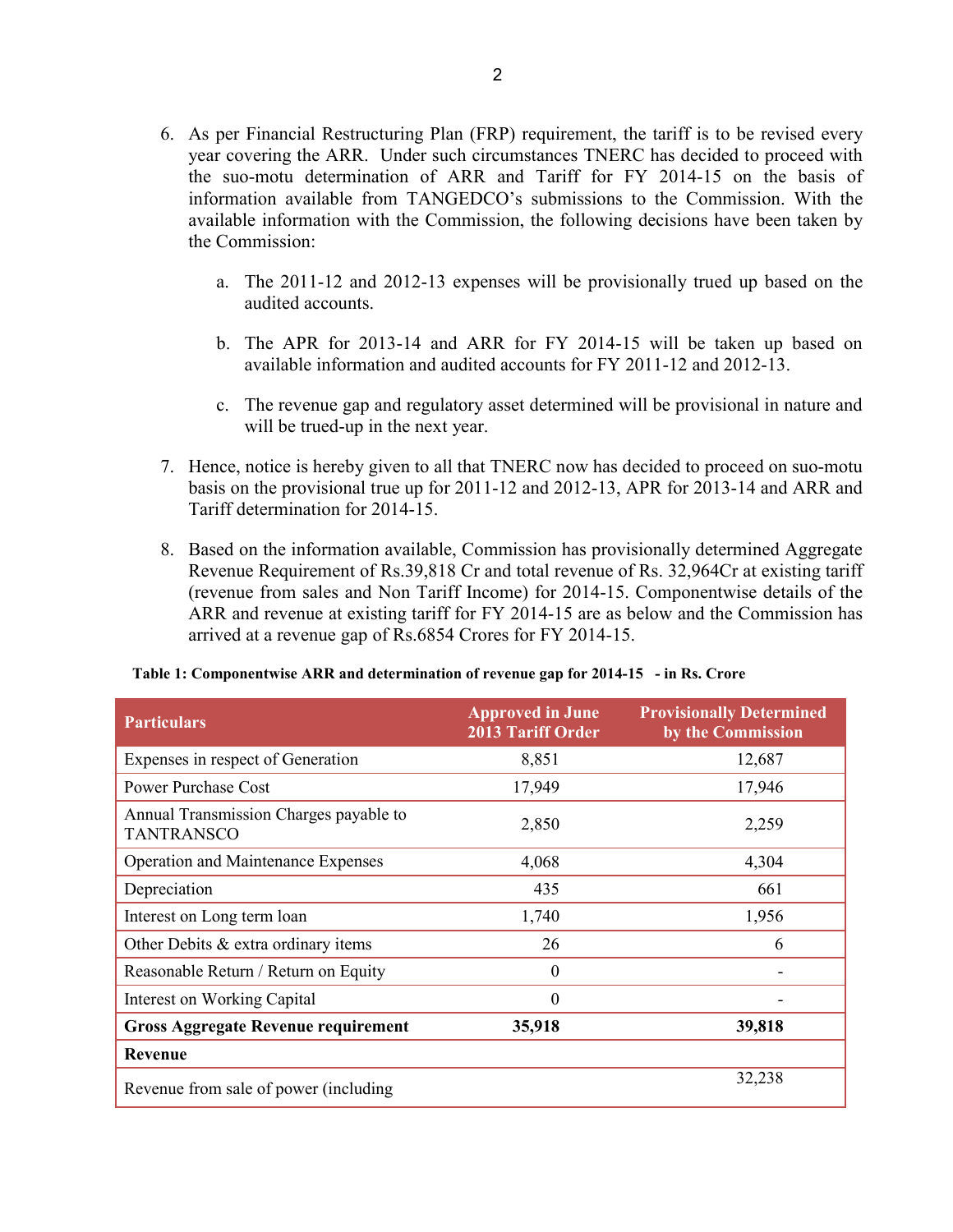| <b>Particulars</b>   | <b>Approved in June</b><br><b>2013 Tariff Order</b> | <b>Provisionally Determined</b><br>by the Commission |
|----------------------|-----------------------------------------------------|------------------------------------------------------|
| subsidy)             |                                                     |                                                      |
| NTI and Other Income | 1.021                                               | 726                                                  |
| <b>Total Revenue</b> |                                                     | 32,964                                               |
| <b>Revenue Gap</b>   |                                                     | 6,854                                                |

Considering the above revenue gap of Rs. 6,854 Cr, Commission proposes to bridge this gap through tariff hike across all consumer categories. The following table summarizes the incremental revenue and the revised gap for FY 2014-15. The proposed tariff schedule for FY 2014-15 is appended as Annexure I.

| <b>Particulars</b>                                          | <b>Provisionally Determined</b><br>by the Commission |
|-------------------------------------------------------------|------------------------------------------------------|
| <b>Gross Aggregate Revenue requirement</b>                  | 39,818                                               |
| Less: Other income and Non-Tariff Income                    | 726                                                  |
| <b>Net Revenue Requirement</b>                              | 39,092                                               |
| Revenue from Tariffs including subsidy (at existing tariff) | 32,238                                               |
| Revenue Gap (at existing tariff)                            | 6,854                                                |
| Incremental revenue through tariff revision                 | 6,805                                                |
| Revised Revenue Gap (at revised tariff)                     | 49                                                   |

- 9. The summary of the ARR for 2014-15 is available on the website of the Commission www.tnerc.tn.nic.in. Any person who intends to file objections / suggestions on the above ARR determination, may file so with the Secretary, Tamil Nadu Electricity Regulatory Commission (TNERC), 19-A, Rukmini Lakshmipathy Salai, Egmore, Chennai 600 008 in person or through post so as to reach by 23-10-2014.
- 10. The objections/suggestions should be filed with the Hon'ble Commission in three copies and should carry full name and postal address of the person sending the objection. If the objections/suggestions are filed on behalf of an organisation / association / category of consumers etc., it should be so mentioned. The person intending to file objections/suggestions should also mention if they want to be heard in person. TNERC, after perusing the objections/suggestions received to this notice may invite such persons / organisations as it considers appropriate for the public hearing on the dates to be notified by the Commission.

**Secretary**  Tamil Nadu Electricity Regulatory Commission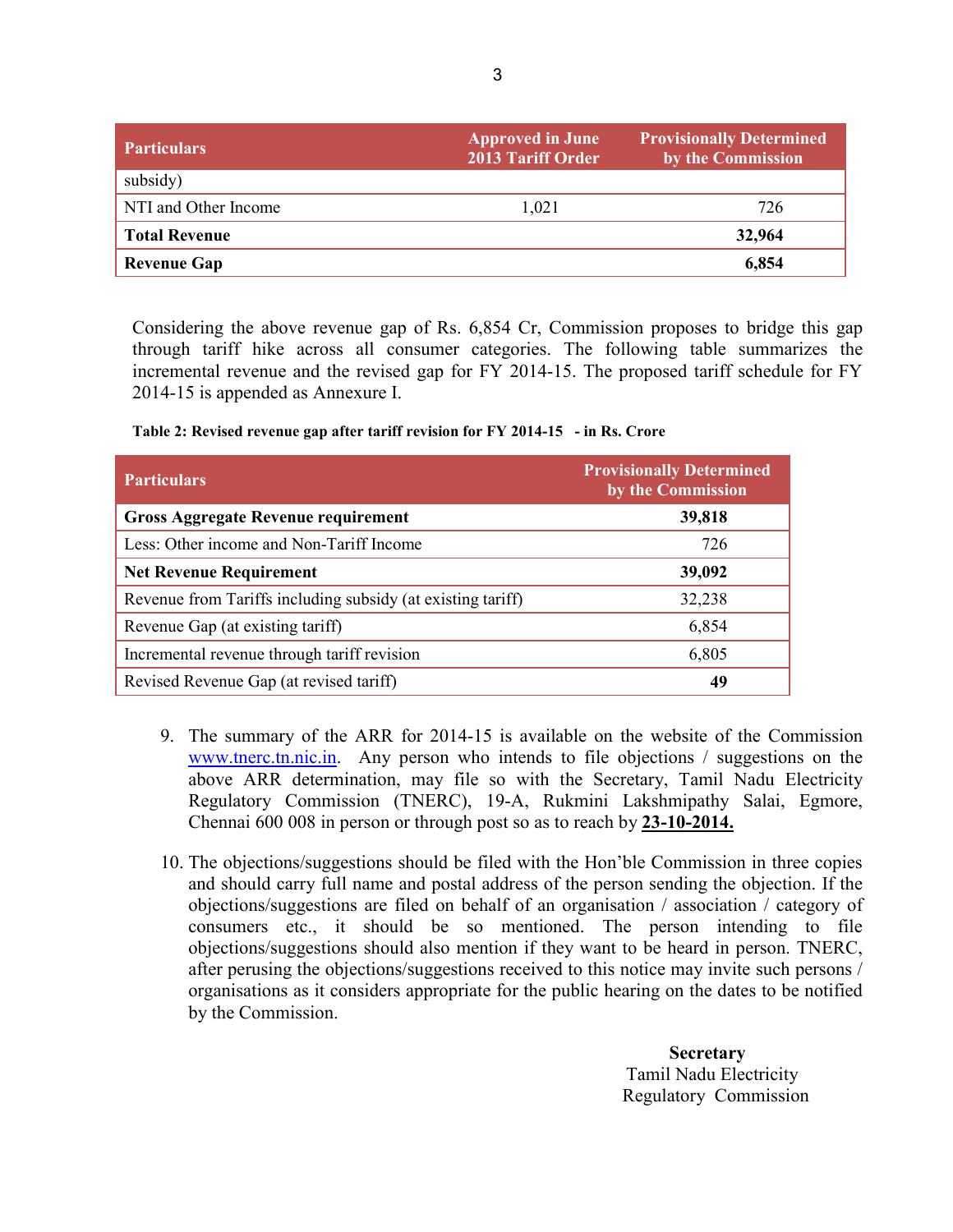|                                                                                               | <b>ANNEXURE - I</b>                            |                            |                        |                |                |                        |
|-----------------------------------------------------------------------------------------------|------------------------------------------------|----------------------------|------------------------|----------------|----------------|------------------------|
| TARIFF FOR HIGH TENSION CONSUMERS FOR FY 2014-15                                              |                                                |                            |                        |                |                |                        |
| SI.No                                                                                         | Category                                       | <b>Tariff</b>              | <b>EXISTING TARIFF</b> |                |                | <b>PROPOSED TARIFF</b> |
|                                                                                               |                                                |                            | <b>Demand</b>          | <b>Energy</b>  | <b>Demand</b>  | <b>Energy</b>          |
|                                                                                               |                                                |                            | <b>Charges</b>         | <b>Charges</b> | <b>Charges</b> | <b>Charges</b>         |
|                                                                                               |                                                |                            | (Rs / kVA /            | (Ps / Unit)    | (Rs / kVA /    | (Ps / Unit)            |
|                                                                                               |                                                |                            | Month)                 |                | Month)         |                        |
|                                                                                               | 1 Industries                                   | $\overline{A}$             | 300                    | 550            | 350            | 722                    |
|                                                                                               |                                                |                            |                        |                |                |                        |
|                                                                                               |                                                |                            |                        |                |                |                        |
|                                                                                               | 2 Railway Traction                             | IB                         | 250                    | 550            | 300            | 722                    |
|                                                                                               |                                                |                            |                        |                |                |                        |
|                                                                                               |                                                |                            |                        |                |                |                        |
|                                                                                               | 3 Govt. and Govt. aided educational            | $\overline{\mathsf{II}}$ A | 300                    | 450            | 350            | 722                    |
|                                                                                               | institution                                    |                            |                        |                |                |                        |
|                                                                                               |                                                |                            |                        |                |                |                        |
|                                                                                               | 4 Private educational institutions and hostels | $\overline{II}$ B          | 300                    | 550            | 350            | 722                    |
|                                                                                               | run by them                                    |                            |                        |                |                |                        |
|                                                                                               |                                                | $\mathbf{H}$               |                        |                |                |                        |
|                                                                                               | 5 Commercial                                   |                            | 300                    | 700            | 350            | 805                    |
|                                                                                               |                                                |                            |                        |                |                |                        |
|                                                                                               |                                                | IV                         | $\mathbf 0$            | 350            | $\mathbf{0}$   | 722                    |
|                                                                                               | 6 Lift Irrigation (*)                          |                            |                        |                |                |                        |
|                                                                                               |                                                |                            |                        |                |                |                        |
|                                                                                               | <b>7 Temporary Supply</b>                      | $\mathbf v$                | 300                    | 950            | 350            | 1100                   |
|                                                                                               |                                                |                            |                        |                |                |                        |
|                                                                                               |                                                |                            |                        |                |                |                        |
|                                                                                               |                                                |                            |                        |                |                |                        |
| (*) Tariff charges are to be borne by the Government of Tamil Nadu as per the existing policy |                                                |                            |                        |                |                |                        |